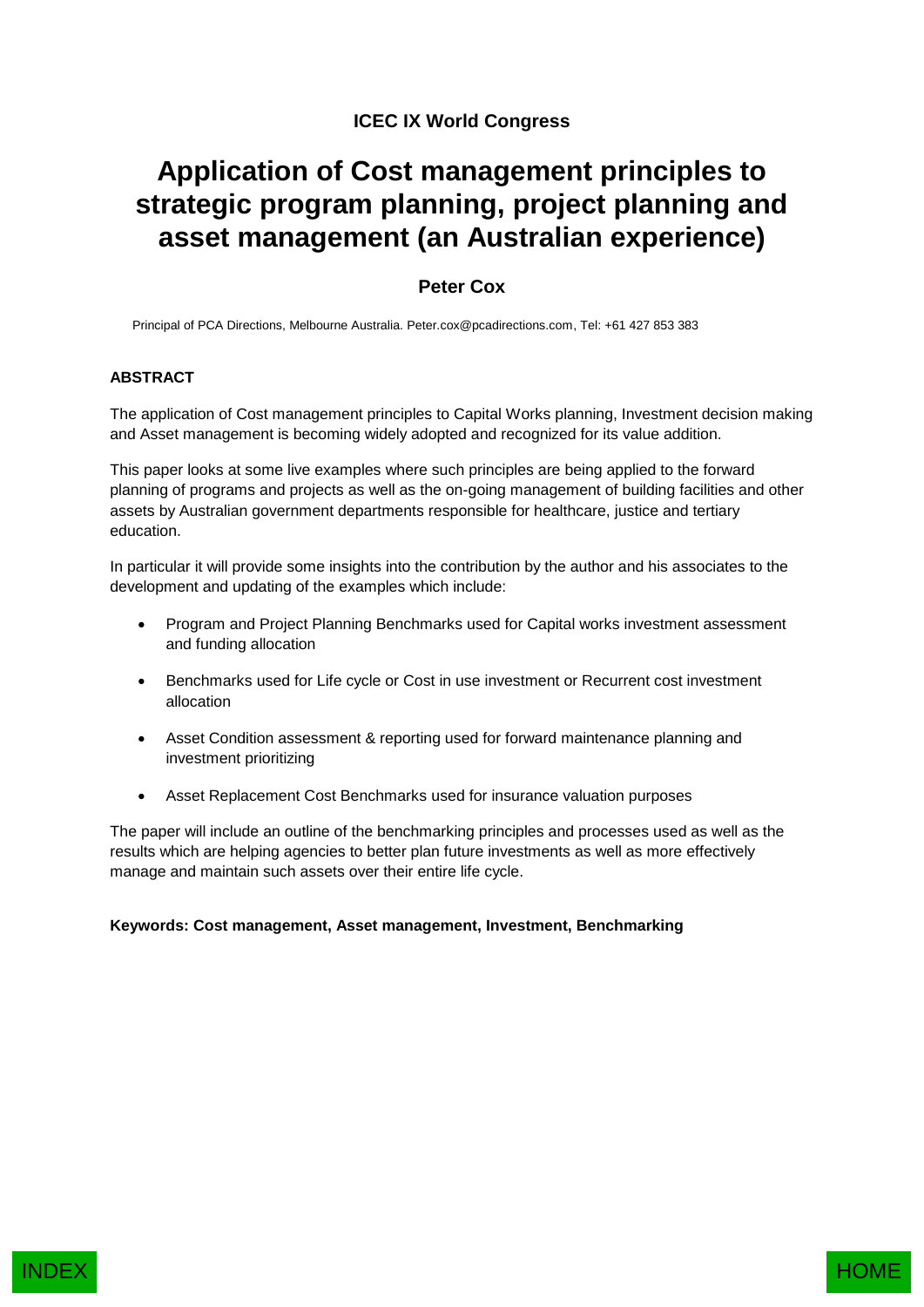# **1 INTRODUCTION**

#### **1.1 General background**

Over recent decades, Australia like elsewhere in the world, has seen the dismantling of many central government agencies involved in the management of public works. This transition has encouraged the evolution and growth of private sector professions especially project management and quantity surveying consultancies. Another consequence has been that the government agencies responsible for service delivery, such as education, housing, healthcare and justice have taken on some of the forward planning, policy and investment roles associated with the associated capital works management and long term asset management.

In relation to forward planning and investment, the abovementioned government agencies are answerable to the central treasury and finance departments for meeting good governance protocols including various predetermined procedures for undertaking business case, design reviews, audits and reporting.

As a response to these requirements the government agencies have sought efficient and flexible ways to help them set long term targets for services as well as the associated capital and recurrent investment based on forecast changes in demographics and changes in service delivery models etc.

In parallel with these trends the consulting industry has moved to position itself as the keeper of relevant benchmarks especially data which can be used for such forecasting and target setting. Such data is derived from analysis of actual projects under their management and accumulated over time.

The author was a principal of one such consultancy company which over more than three decades had built a strong reputation for high quality cost management services and had developed a knowledge of several institutional sectors including Aged care, Healthcare, Tertiary education, Police and Justice.

At a time when the government agencies needed to develop planning tools they sought help from the consulting industry. The author's company was already providing total cost management services for individual projects and as a result had accumulated a significant database. In the case of healthcare sector this database was derived from over four hundred individual projects. The consultancy had also initiated its own benchmarking studies which provided a useful starting point for meeting the government agencies requirements.

#### **1.2 Client agency context**

The Department of Health (DOH - formerly Department of Human Services) is responsible for the delivery of health and community services to the 5 million residents across the Australian state of Victoria.

DOH treats approximately 1million inpatients each year within its 150 hospitals, aged care and community centres. Bed numbers total around 14,500. The built up area of its assets total around 1.3m m2.

DOH has a government funded on-going capital works expansion and upgrade investment program which involves an investment of about US\$250million annually.

RMIT University (RMIT) is a leading tertiary education institution founded in 1877 which has three primary campuses under its management as well as regional and overseas campuses in Vietnam and Spain. It has an enrolment of 82,000 students.

RMIT receives government funding towards its recurrent expenditure as well as its facility investment needs. It also derives revenues from overseas full fee paying students and other private sources.

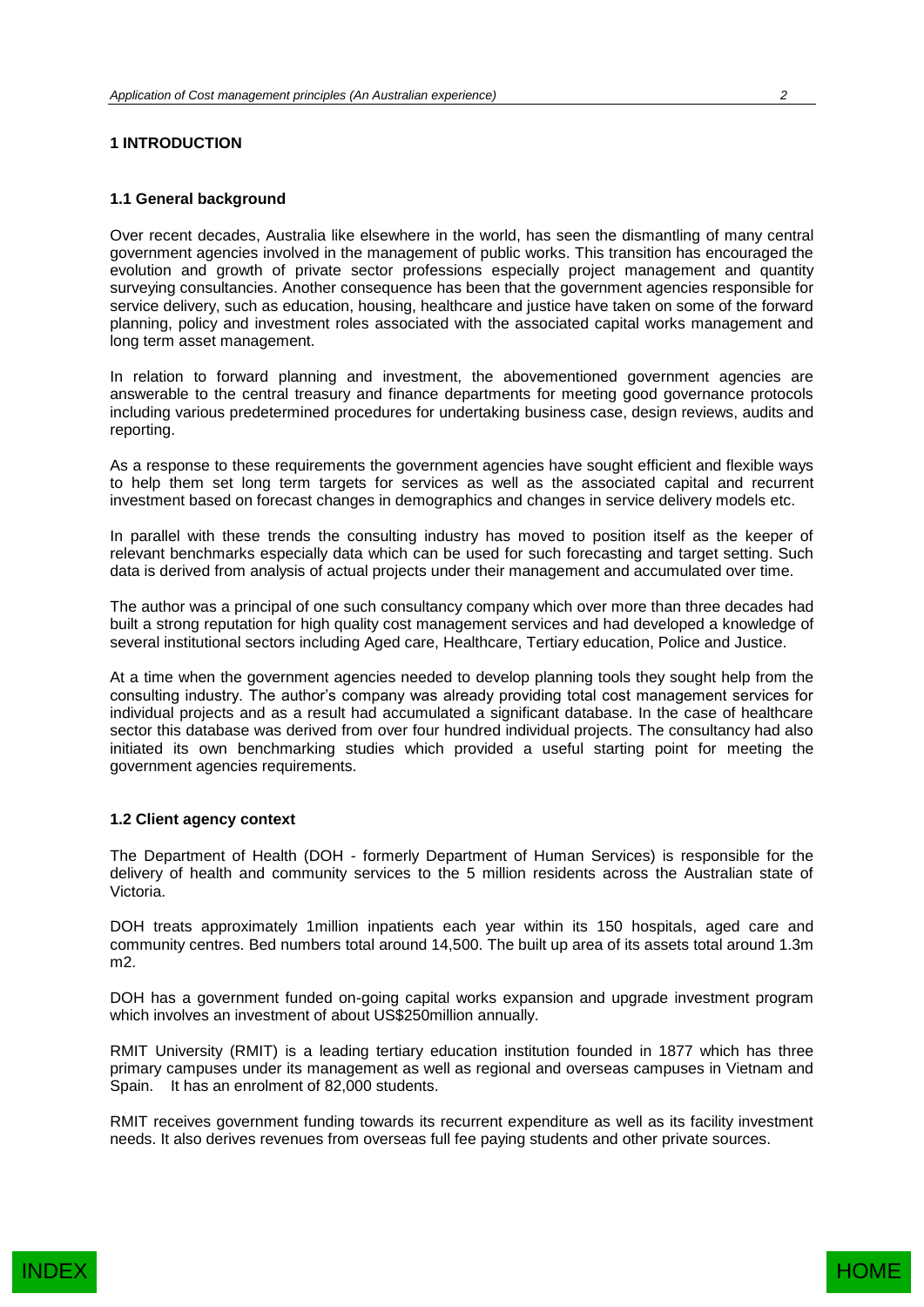# **1 INTRODUCTION (CONTINUED)**

#### **1.3 Definitions**

Program planning – Used by large institutions and corporations to plan for an on-going investment program involving multiple projects over an extended period.

Benchmarks, Benchmarking - A standard or point of reference against which things may be compared or assessed (Oxford Dictionary)

# **2 CASE STUDIES**

#### **2.1 Program and Project Planning Benchmarks**

DOH needed a planning tool which would enable them to efficiently and accurately predict future hospital facility needs given its planned expansion in response to demographic trends. Their requirements brief included the following objectives;

- To promote the equitable distribution of (limited) public capital resources on an activity basis
- To provide a basis for setting realistic forward program budgets
- To provide a basis for setting realistic individual project budgets
- To provide a defensible basis for setting departmental space and cost targets
- To provide a tool for comparing project performance

In order to develop the planning benchmarks DOH appointed a project team comprising architects, engineers, quantity surveyors and a project manager each of whom had considerable healthcare project experience with the agency and had access to relevant databases. DOH separately appointed an IT consultant to develop a computer model which would enable the department's officers to utilize the data and produce forecasts.

The project team approached the study using the following process;

- National & International research
- Analysis of standards and guidelines
- Analysis of selected completed projects (50 at high level and 12 in detail)
- Development of Planning model in conjunction with service planners
- Development of proposed benchmarks
- Testing model against completed projects

Arising from the initial research and analysis a Planning model was developed which reflected the accepted planning process and in particular its logical sequence as follows; 1. Service plan, 2. Functional plan, 3. Space plan and 4. Cost Plan (for both Building & Equipment).

The model was designed on the premise that the output from the Service plan becomes the input to the Functional plan and so on in sequence. This premise was founded on the accepted approach to facility planning.

The study team worked closely with the department's own service planners to a) Define levels of hospital complexity and to b) Define Functional & Planning Units. These definitions were largely in common usage for hospital service planning and hospital facilities planning in Australia and elsewhere.

They also studied other references including standards, planning and design guidelines and compared these with the selected project datasets.

Our initial research found that whilst Functional, Area and Cost benchmarks were in common use (Nationally/Internationally) there was no evidence of Integrated - Service/Functional/Area/Cost planning benchmark models and equally importantly there was no evidence of Activity - Linked benchmarks. **2 CASE STUDIES (CONTINUED)**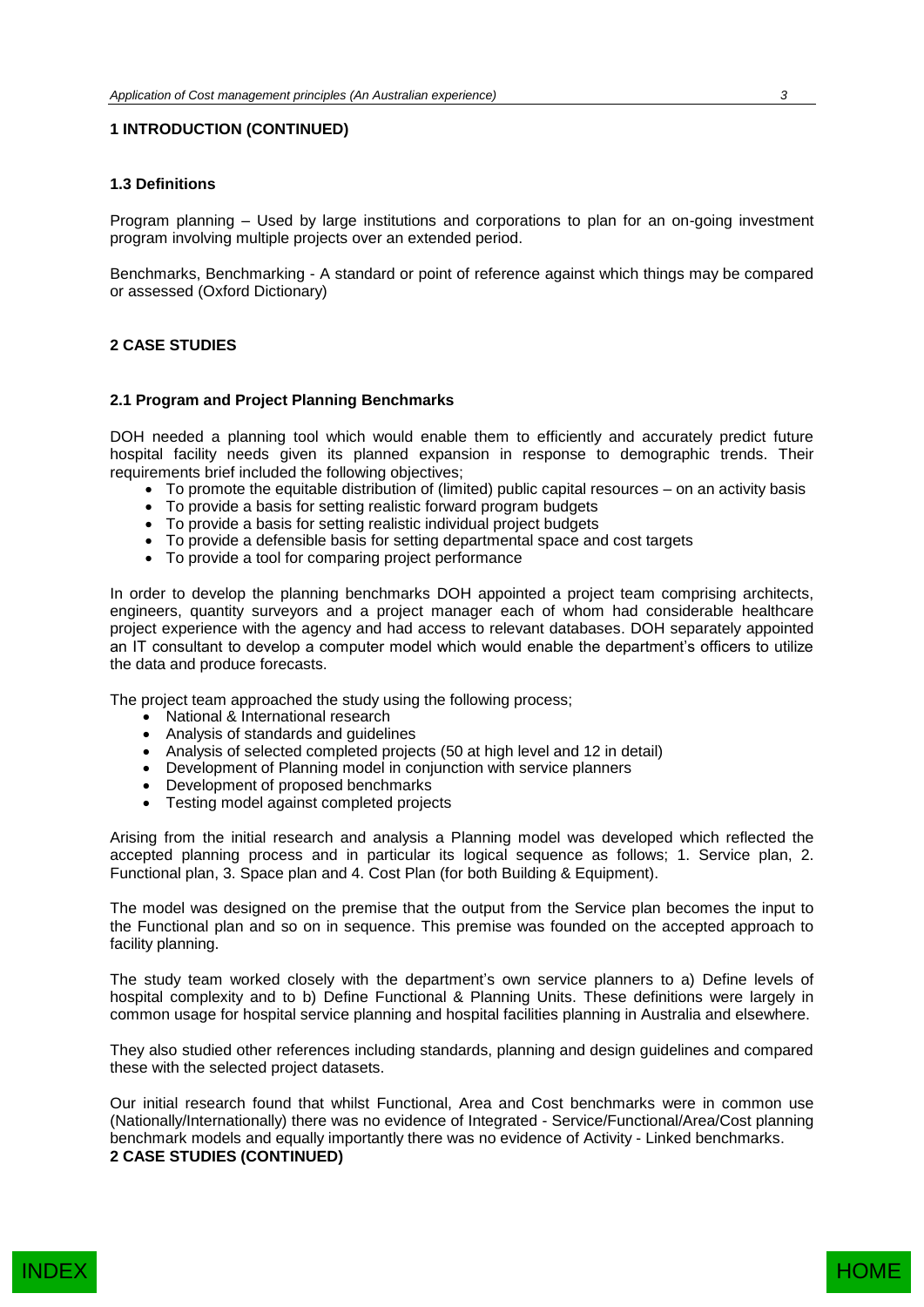# **2.1 Program and Project Planning Benchmarks (Continued)**

From a building economics perspective the study found that overall hospital Cost per bed - varied by up to 250%, Individual Functional (departmental) Cost per floor area unit (m2) - varied by approx 150% and even a typical Comparable department Cost per floor area unit (m2) - varied by up to 34% across different hospital types and building configurations. Cost per bed had in the past been the conventional basis on which programs were funded and investment planning made. This study demonstrated it was necessary to create a new model which had much greater sensitivity.

As a consequence the hospital planning benchmark model was refined using departmental floor areas as a primary driver but also taking account of;

- Type of Hospital (Role Delineation or complexity)
- Type of Department (Functional unit or Planning unit)
- Type of Patients (Same Day or Multi Day)
- Building configuration (no of floors etc)
- Type of building works (new build, refurbishment) etc
- Standards & quality of materials & equipment
- Locality of site, Timing of Project, Procurement method

A more detailed presentation of the original development of this model was presented at the ICEC 2004 World Congress in Capetown (*Cox and Rofe*).

# **2.2 Life Cycle Planning Benchmarks**

RMIT had embarked on an investment program involving upgrade of its existing building assets as well development of new facilities on its greenfield campuses. RMIT wanted to be at the forefront of design innovation generally was specifically promoting sustainable design. It had produced some widely acknowledged and award winning university buildings.

The author's company was involved in cost management of two such building projects, one a new 9,500m2 Education and Research centre at Bundoora in Melbourne and one a total upgrade and change of use for a 4,500m2 Laboratory building at RMIT's city campus. The university's projects division decided the two projects presented a unique opportunity to research and develop a whole of life cost plan for each building and use this study as a benchmark for future project planning.

We referenced the then recently published – Volume 4 Life Cycle Costing of the Australian Cost Management Manual produced by the Australian Institute of Quantity Surveyors (AIQS) and consulted with a leading academic and AIQS member on the subject, Mr Craig Langston.

A spreadsheet based cost model was created based on the capital cost plans which had been prepared by us separately for each project. The Cost Plans had also been prepared in accordance with the Australian Cost Management Manual. For the Life Cycle plan we adopted an identical breakdown of components (sub elements). For this study the Life costs included – repairs, maintenance and periodic replacements as well as energy and other running costs. RMIT chose to exclude the salary and associated operating costs of its Facilities maintenance department.

Life expectancy assumptions and maintenance policies were found to represent the biggest variables. The model demonstrated that for every dollar invested in initial capital RMIT can expect to spend around \$0.25c in recurrent costs over a twenty year of operations and a further \$0.56c in running costs (expressed in present value terms).

From a building economics perspective the study found that 70% of life cycle costs are related to the plant and energy systems (of which 2/3 is energy related).

**2 CASE STUDIES (CONTINUED)**

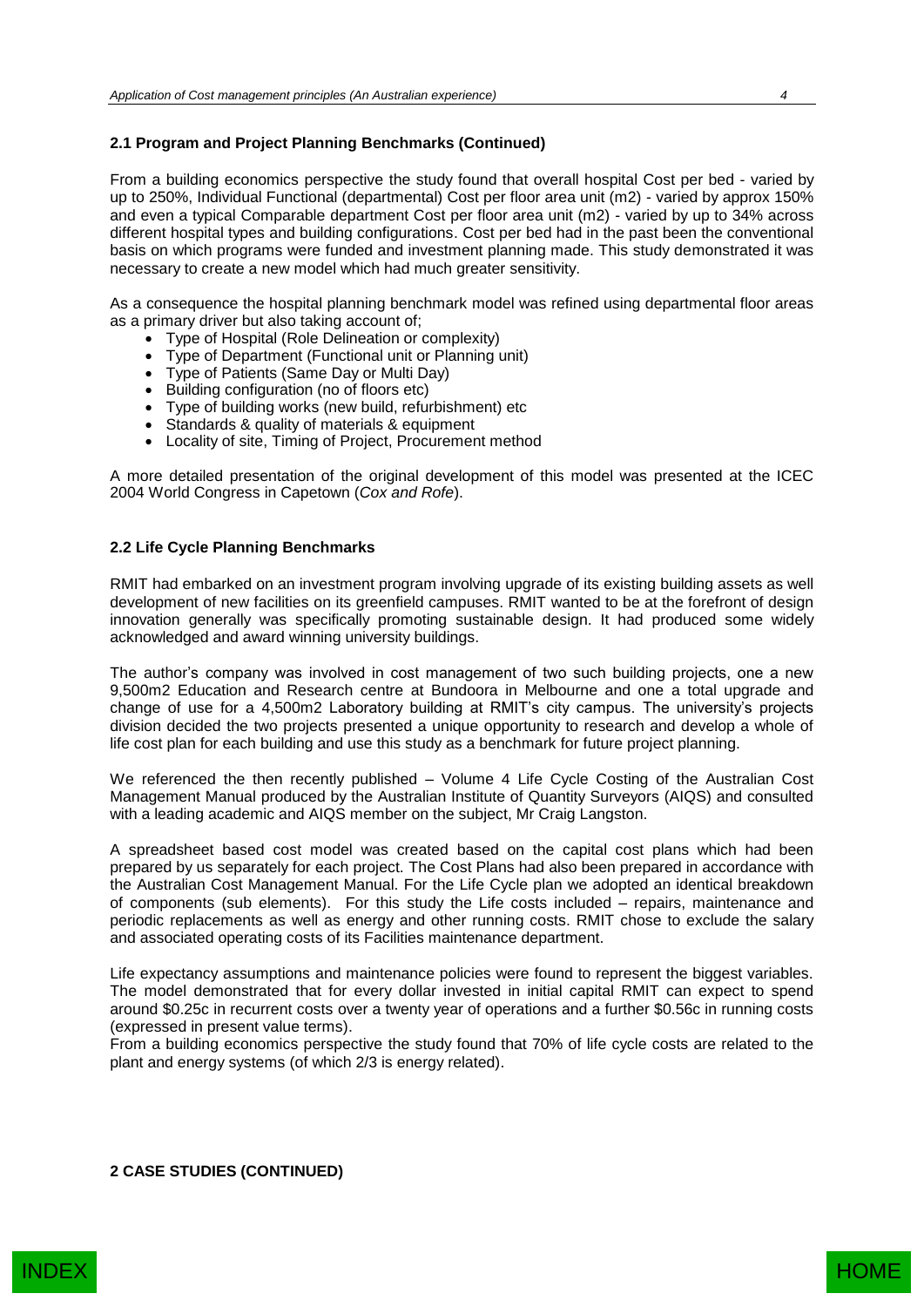#### **2.3 Asset Condition & Maintenance Planning Benchmarks**

DOH needed a planning tool which would enable them to understand the overall condition of its statewide Hospital building assets and predict future maintenance and re-instatement cost liabilities. Maintenance and reinstatement normally forms just part of a redevelopment of such buildings which are upgraded (or replaced) for a variety of reasons including change in demand and use, change in service delivery models and or change in available technologies.

DOH appointed a project team comprising architects, engineers, quantity surveyors and a project manager to develop the condition assessments.

A Condition report was initially produced by the team for which five condition scenarios were considered and expressed as indices – for each hospital campus.

The Author's associates developed maintenance and reinstatement cost benchmark rates for each scenario and applied them to the respective condition assessment and gross floor area of each hospital. Their report identifies the required investment at each hospital and overall were such work to be undertaken.

The maintenance and reinstatement forecasts were also compared with the total replacement costs for each campus and state-wide. In addition to the budgetary findings, the study also identified campuses in greatest need as well as highlighting those for which further investigation of a total replacement scenario was warranted.

#### **2.4 Asset Replacement Cost Benchmarks**

As part of its obligations to the parliament and department of treasury and finance DOH is required to produce a valuation each year of its Assets. Such valuation includes the replacement cost of its hospital building portfolio.

Whilst the actual valuation work is undertaken by the relevant Valuer Generals Department in Victoria DOH wanted to ensure the replacement costs used by the valuers were derived from soundly based data. DOH appointed the author's consultancy to develop the benchmark rates with regard to the earlier Planning benchmark studies so that a consistent methodology was used.

The author and his associates developed such replacement cost benchmark rates for each hospital type and building classification. The rates were separately analysed into;

- Building structure and shell
- Building fitout
- Building services
- Central Plant

A state-wide locality factor index was also proposed with reference to the widely accepted Rawlinsons price book which is in common use throughout Australia.

#### **3 RESULTS AND LESSONS LEARNED**

Following its completion in 2004 DOH implemented the Planning Benchmark model following a period of model testing. It has since been reviewed and refined on two occasions. The author has been involved in the original model development and each of the subsequent reviews. The model has also

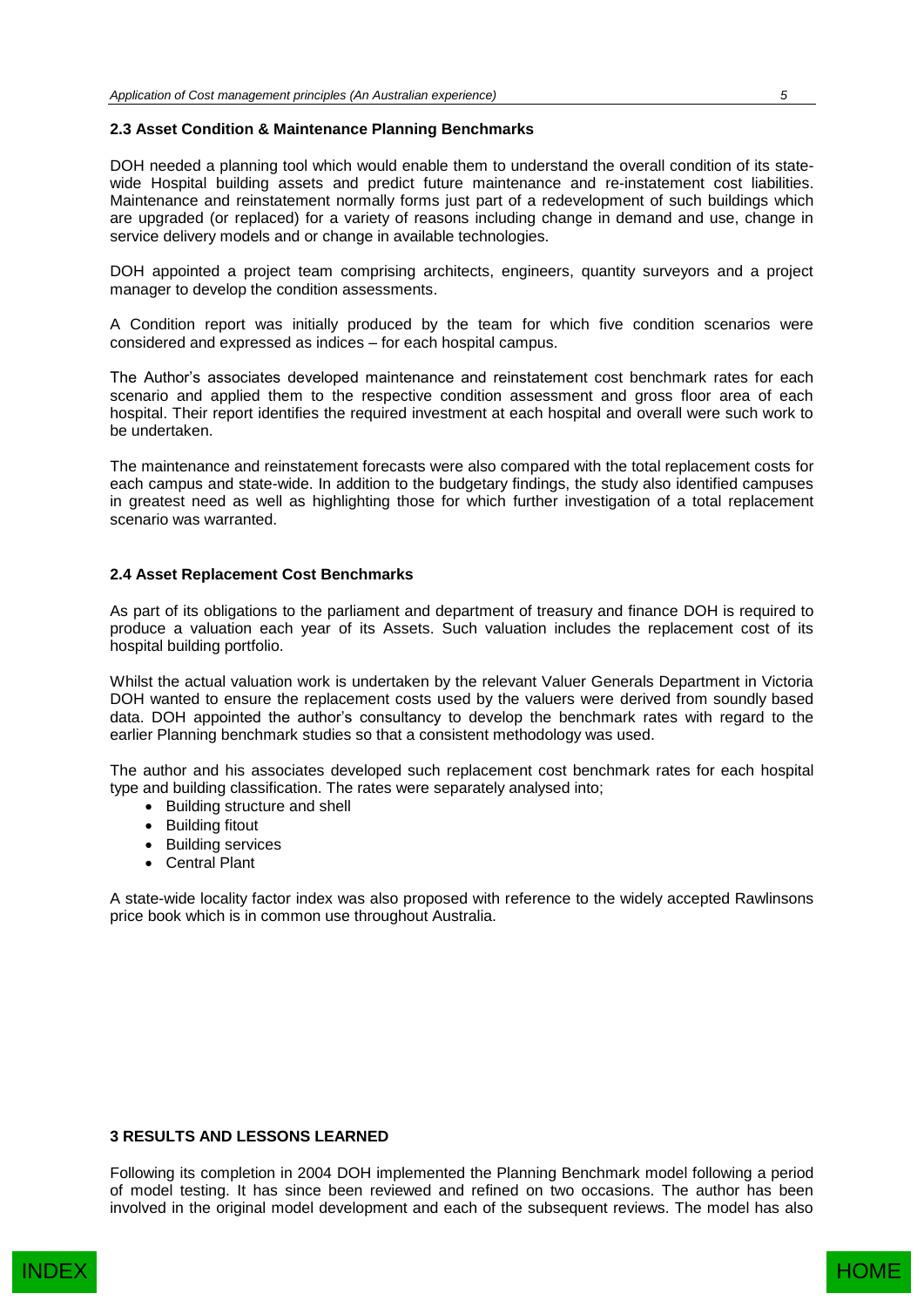subsequently been expanded and adopted for hospital planning by each of the Australian states. DOH reports that the model has fulfilled its objectives as well as enabling the department to more accurately develop forward funding programs and also more critically examine project proposals including the creation of Public sector comparator for all Public Private Partnership (PPP) proposals.

The Planning Benchmark model also formed the basis for development of the Asset Maintenance and Asset Replacement cost models also used by DOH. The Asset Condition model has provided a sound basis for the establishment of sinking funds and maintenance budgets.

RMIT University initially saw its Life Cycle Planning study as a basis for informing future design stage decision making so that a whole of life perspective could be applied as part of its commitment to evidence based design. The university's separate Facilities management division has since examined the study and is using the results for producing more accurate forward maintenance plans and budgets.

Each of planning benchmark models has contributed to the more accurate planning of capital investment targets as well as the more effective management of Building and associated Equipment assets. In addition the models have demonstrated benefits which include;

- Promoting "best overall value" rather than just "lowest initial cost" solutions
- Encouraging more effective/efficient designs
- Controlling excessive "user demands" for more space and more investment
- Providing a sustainable foundation for project budget setting

One of the unexpected benefits has been the ability to critically examine the utilization of existing facilities and therefore ensure existing asset use is optimized and future investment is soundly based.

A fundamental requirement for each study has been the need to make the models robust and user friendly enough such that non-cost management professionals can use them with reasonable confidence.

# **4 CONCLUSION**

Based on the studies underpinning this paper and the associated feedback from the agencies using them on a day to day basis the Author believes there is a valuable role for planning benchmark models to play in the on-going management of capital works and associated asset management. This conclusion applies equally to both major government departments and large corporations as well as not-for-profit institutions having a large property portfolio. The professional quantity surveyor or cost engineer is well placed to contribute to the development of all or any such models.

Like any assessment based on benchmarks (or a price book) the author considers there is some risk around the creation of investment budgets and believes they should be undertaken with due caution and if possible subject to independent review and or third party validation.

The author also considers the tools described in this paper are only applicable to the front end or program planning phases and more particularly pre-project phases. He does not consider any of these tools are a substitute for the widely accepted and proven total cost management processes being applied as part of prudent project implementation practice.

# **5 ACKNOWLEDGEMENTS**

The author acknowledges the contribution of several past and present business partners and team members at the consultancy companies he has been associated with for their parts in the body of work